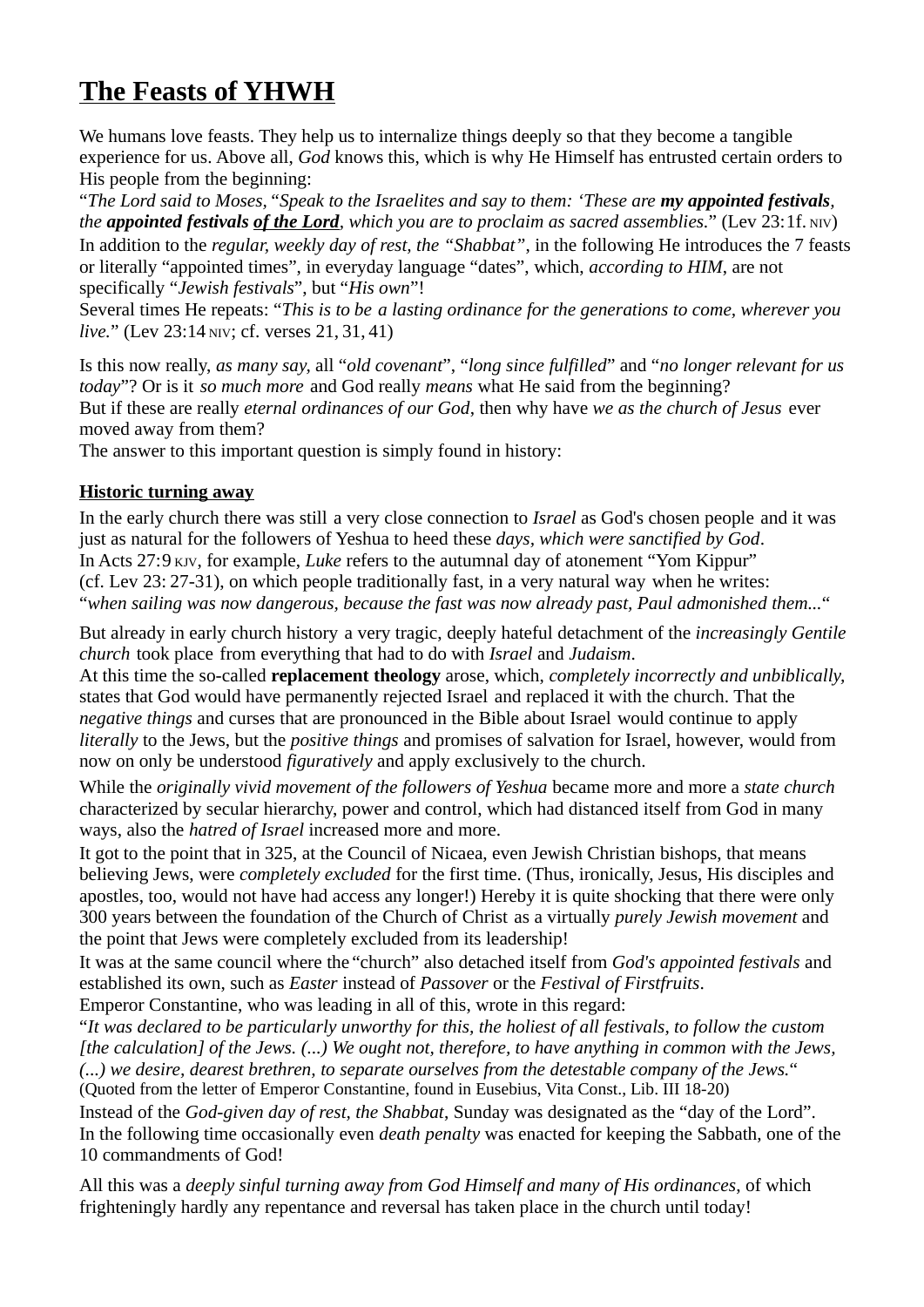Just like *the Jews in Jesus' time* (cf. Mk 7:7f.), *we equally* still hold on firmly to these *purely manmade traditions*, while we partly completely ignore God's commandments. We let ourselves be seduced by the power of tradition, from which we do not want to detach. To this day, the majority of us prefer to celebrate Christmas and *Easter, a festival that is even named directly after a pagan goddess (the spring goddess Eostre or Astarte)*, than to turn back to the times that God consciously and prophetically has set, as we will see further below.

However, all of this is not just about *festivals perse*, but *much more deeply* also about *our true identity as the church of Jesus*, which is deeply connected and inseparably linked to *His people Israel*, the noble olive tree into which we are grafted! (Cf.Rom11) - *Historically, presently,* but above all also *concerning the coming age* when Jesus will return and take up His rule on earth. (Cf. Rev 20:6, 5:10, Dan 7:18)

#### **Promised restoration**

But not least *because of this*, God is in the process of restoring things that had been buried over many centuries.

Yeshua promised for the time immediately before His return:

"*Elias truly shall first come, and restore all things.*" (Mt 17:11 KJV)

Correspondingly, Peter announced that the Messiah would remain in heaven

"*until the times of restitution of all things, which God hath spoken by the mouth of all his holy prophets since the world began.*" (Acts 3:21 KJV)

So we see that *what the prophets have revealed long ago* is by no means *finished*, but points straight to the *coming, messianic time of Yeshua's (thousand year) reign on earth.*

Another passage says of this time: "*The Lord will be king over the whole earth. (...)* 

*Then the survivors from all the nations that have attacked Jerusalem will go up year after year to worship the King, the Lord Almighty, and to celebrate the Festival of Tabernacles.*" (Sach 14: 9.16 NIV) Thus, *even with regard to the festivals* we see that a wonderful restoration will take place worldwide in the coming age, when *all peoples* will pilgrimage to Jerusalem for the autumnal *Feast of Tabernacles* (Lev 23: 33ff.) and worship the true king there.

Yet, *already now* God is beginning to emphasize these *His feasts* in a completely new way in the worldwide body of Christ and to restore them in a way *according to the New Covenant*. This is by no means about *mere legalism, that we do a religious act according to the letter*, but about what these eternal ordinances of God *ultimately point to*!

Just as *Paul* writes that we should "*let no man therefore judge*" us because of any feast days, which are above all "*a shadow of things to come; but the body* [or *real fulfillment*] *is of Christ.*" (Col 2: 16f. KJV)

## **Prophetic fulfillment of the feast days**

And indeed, *from the very beginning* all of these festivals point to **the most important key events in God's plan of salvation**! - The *spring festivals* to Yeshua's *first coming,* and the *autumn festivals* to His *second coming*!

The biblical year explicitly begins *in spring* with the month of Nisan. (Cf. Ex 12:2; Est 3:7) (And, *by the way,* **not***,* as in *Jewish tradition,which sadly has likewise moved away from God's Word,*  in *autumn* with the "*only so-called*" *New Year's festival* "*Rosh HaShana*"!) Thereupon the *four spring festivals* follow.

But the prophetic meaning of the festivals is *not only general*, but Jesus so far fulfilled them all even **exactly on the respective days**!!!

Exactly on **Passover**, even at the exact hour when the lambs were to be slaughtered in the temple, He sacrificed Himself on the cross as the perfect Passover lamb! (Cf. 1Cor 5:7)

Exactly on the **Festival of Firstfruits**, three days later, He was "*raised from the dead*" as "*the firstfruits of those who have fallen asleep.*" (1 Cor 15:20 NIV, cf. Acts 26:23)

Exactly on the feast of **Shavuot** (Pentecost), which is *a first, small harvest festival*, He sent the Holy Spirit "and the same day there were added unto them about three thousand souls." (Acts 2:41 KJV)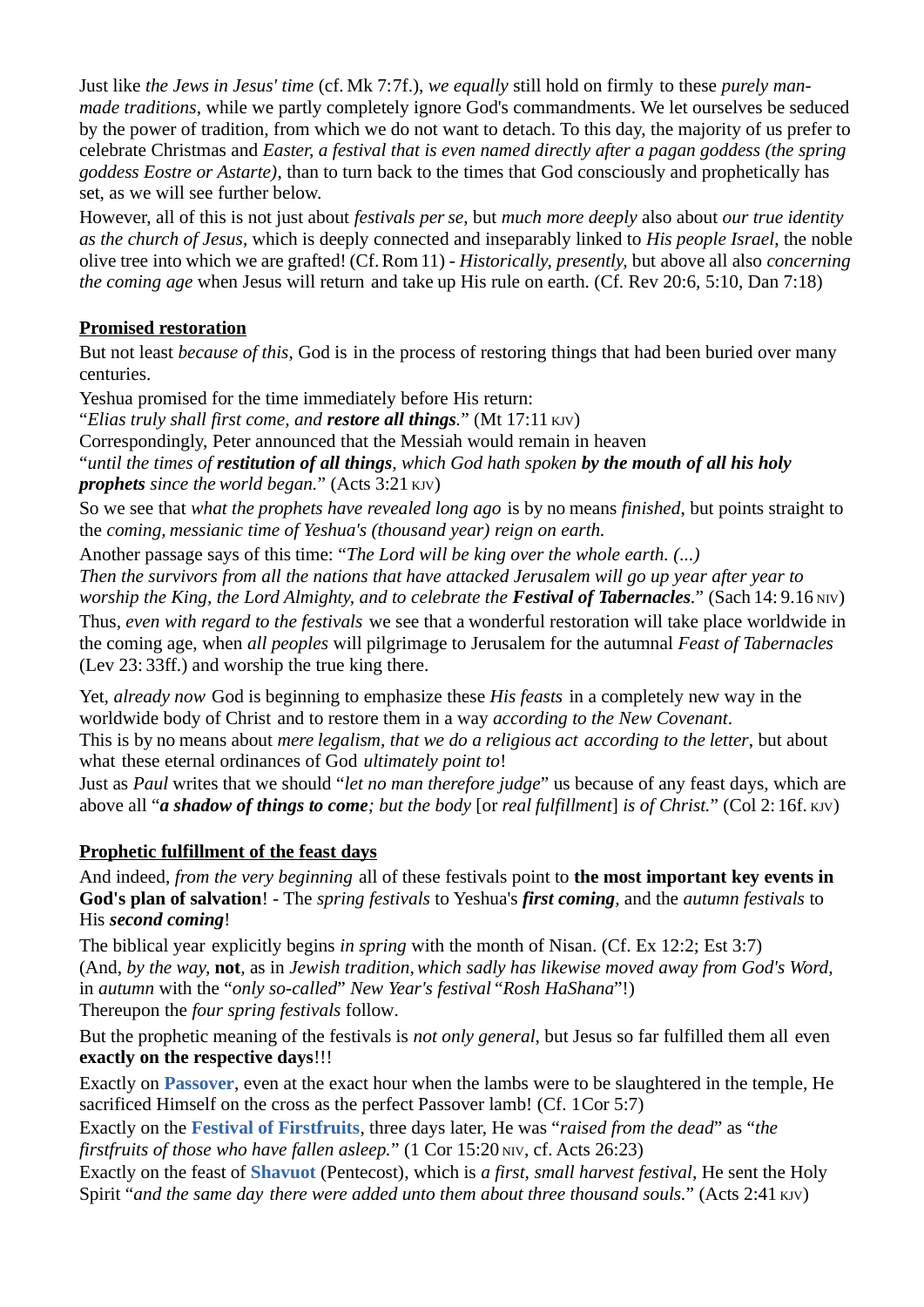The four spring festivals are followed by a long *summer break*, which indicates *the current time between His first and second coming*, before the autumn festivals come, which *also from an agricultural point of view* end up the harvest cycle.

But if Jesus has fulfilled the *first four spring feasts* **on exactly those days**, we can expect that He will also do the same with the *remaining three autumn feasts*!

#### **The significance of the Autumn Festivals**

The **Feast of Trumpets, Yom Terua**, on which God orders "*a memorial of blowing of trumpets*" (Lev 23:24 KJV), primarily points to the upcoming event of *Yeshua's return*!

Who promises: "*Immediately after the tribulation of those days (...) shall all the tribes of the earth mourn, and they shall see the Son of man coming in the clouds of heaven with power and great glory. And he shall send his angels with a great sound of a trumpet, and they shall gather together his elect...*" (Mt 24: 29-31 KJV)

Paul confirms in the same context: "*In a moment, in the twinkling of an eye, at the last trump: for the trumpet shall sound, and the dead shall be raised incorruptible, and we shall be changed.*" (1Cor 15:52 KJV)

The holy and awesome dimension of this *day of judgment and appearance of Jesus in glory,* when He will return after two "millennial days", is already foreshadowed in the appearance of God at Sinai, where it says:

"*On the morning of the third day there was thunder and lightning, with a thick cloud over the mountain, and a very loud trumpet blast. Everyone in the camp trembled. (...) Mount Sinai was covered with smoke, because the Lord descended on it in fire. The smoke billowed up from it like smoke from a furnace, and the whole mountain trembled violently. As the sound of the trumpet grew louder and louder*, *Moses spoke and the voice of God answered him.*" (Ex 19: 16-19 NIV)

*One* very important dimension of the symbolic meaning of the shofar horn is, *as it is also revealed at the end of the Bible*, **the voice or speaking of God**.

(Cf. Rev 1:10 KJV: "*I was in the Spirit on the Lord's day, and heard behind me a great voice, as of a trumpet*"; Rev 4:1 KJV: "*and the first voice which I heard was as it were of a trumpet talking with me; which said, Come up hither, and I will shew thee things which must be hereafter.*")

*A second, related, eschatological* dimension of it is the reference to the *time of the 7 trumpets* from Revelation 8, that means a prophetic announcement of the coming time of tribulation for the world, which will be profoundly shaken and changed in the course of it. (Cf. Rev 10:11 NIV: "*Then I was told*, "*You must prophesy again about many peoples, nations, languages and kings.*")

But *especially for the church* this day is *already now* a reminder to listen to the call of God, Who is currently calling us *for example* out of *"Babylon", the system of the world, where self-centeredness, pride, serving mammon, fornication and the like reign*, unto Him and His rest. - Also in view of the coming shakings and the ultimate fall of this worldwide system.

Just like His call to the sleeping virgins to wake up because the King is coming!

The Feast of Trumpets, Jom Terua, ultimately points to the confrontation with *God's truth* and ultimately *Jesus personally*, since "*we shall all stand before the judgment seat of Christ*" and "*every one of us shall give account of himself to God.*" (Rom 14, 10-12 NIV) It heralds a (10-day) period of self-examination, penitence and repentance until the Day of Atonement, Yom Kippur, with the aim of coming clean with God anew.

Ultimately, this will be fulfilled on a large scale when Jesus returns and the whole world, *but also His people*, will be confronted with Him *as He really is*. At this point it all results in the **Day of Atonement, Yom Kippur**, which follows 10 days later: The only time in the entire year on which the high priest once entered the Holy of Holies to obtain atonement for the sins of the entire people. So this day also indicates that *his people as a whole, not just individually*, will come to terms and be completely reconciled with Him. - The *full number of the believers from the nations who are "grafted in"* **and** the *natural descendants of Israel who will be saved on a grand scale* will come in complete humility, obedience, love and unity with God and with one another!